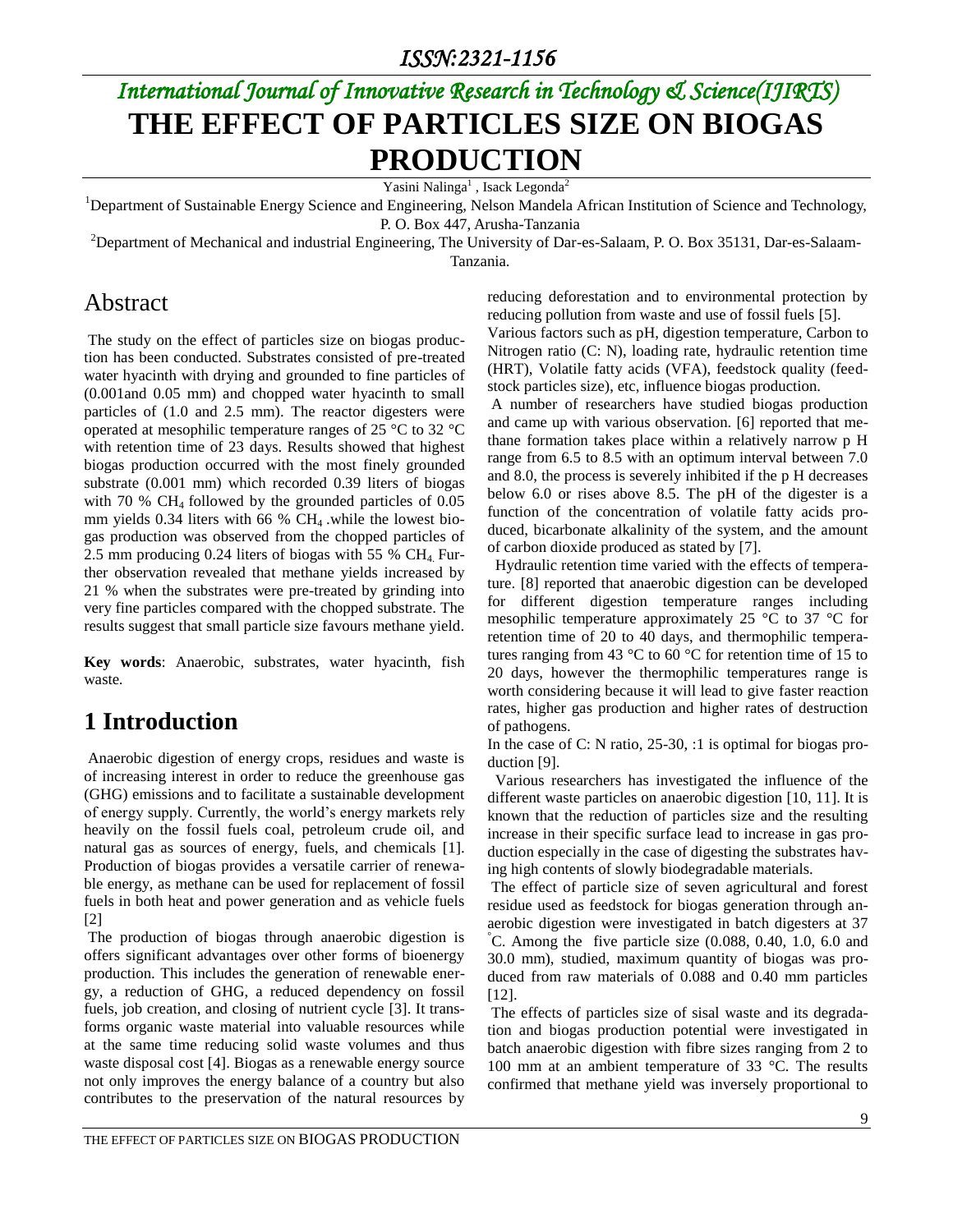### *ISSN:2321-1156*

## *International Journal of Innovative Research in Technology & Science(IJIRTS)*

particle size. An increase of 23 % was observed when the fibres were cut to 2 mm size and yield 0.22 m<sup>3</sup> CH<sub>4</sub> /kg volatile solids, compared to  $0.18 \text{ m}^3 \text{ CH}_4$ /kg volatile solids for untreated fibres [\[13\]](#page-4-12).

Likewise, the production of biogas from anaerobic codigestion of sisal pulp and fish waste with the same feedstock particles size was studied and the results yield highest methane of  $0.62 \text{ m}^3/\text{kg}$  VS from co-digested mixture of 33 % fish waste and 67 % sisal pulp [\[14\]](#page-4-13). However, information on the influence of the particles size of dried water hyacinth on anaerobic digestion is scarce and scant.

 Thus the aim of this research was to investigate the effect of particle size when dried water hyacinth was digested for biogas production carried out under mesophilic temperature range with retention time of 23 days.

## **2 Materials and Methods 2.1 Sample Preparation**

Samples of water hyacinth (WH) were taken from Lake Victoria, Mwanza and allowed to be dried under the sun for 2 months.

### **2.2 Inoculum**

Anaerobic inocula used for digester start up was taken from Vingunguti slaughtering house in Dar es Salaam consisted of small intestine cow dung and blood with the ratio of 1:1.

## **2.3 The principle of experiment**

The principle of the biogas production of the feed stocks used in this study is shown in figure 6. About 15 gm of feedstock blend was mixed with 300 ml of inoculums and 150 ml of water. The experiment was carried out under mesophilic temperature. The increase in gas chamber pressure in the test digester resulting from the production of carbon dioxide  $(CO<sub>2</sub>)$  and methane  $(CH<sub>4</sub>)$  was measured. On the other hand, the amount of microbiologically produced carbon was calculated from the net gas production and the net inorganic carbon (IC) formation in excess over blank values (BS EN ISO 11734:1999).

## **2.3.1 Biogas Production**

The biogas production was determined by measuring pressure in the gas chamber using pressure manometer and recorded on daily basis. Parameters for biogas production were calculated as follows:

The daily biogas was calculated by using the headspace pressure of the reactor, after measuring the head space pressure, the biogas in the head space was released by calibrated syringes and was done so carefully to prevent gas exchange between the headspace and ambient air. Then the pressure in the headspace was measured as the initial condition for the next measurement. Daily pressure differences were converted into biogas volume using equation (1) : [\[15\]](#page-4-14).

$$
V_{P_{i,Biogas}} = \frac{(P_{i,initial} - P_{i-1,final}) \cdot V_{head} \cdot C}{RT}
$$
 (1)

Where:-

 $V_{P_{i, Biogas}}$  Is the daily biogas volume in day *i*, L.

Pi, initial is absolute pressure before release in day *i*, Pa Pi-1, final is absolute pressure after release in day *i* -1, Pa

*Vhead* is the volume of reactor head space in liters,

- C is the molar volume,  $22.41$  L/mol
- *R* is the universal molar gas constant [8,314 J/  $(mol·K)$ ]
- *T* is the absolute reactors incubation temperature, in Kelvin's



KEY 1.Digester 2.Digestate 3.Temperature probe 4.Gas measuring point 5.Manometer

**Figure1:** Experimental layout diagram for the digested samples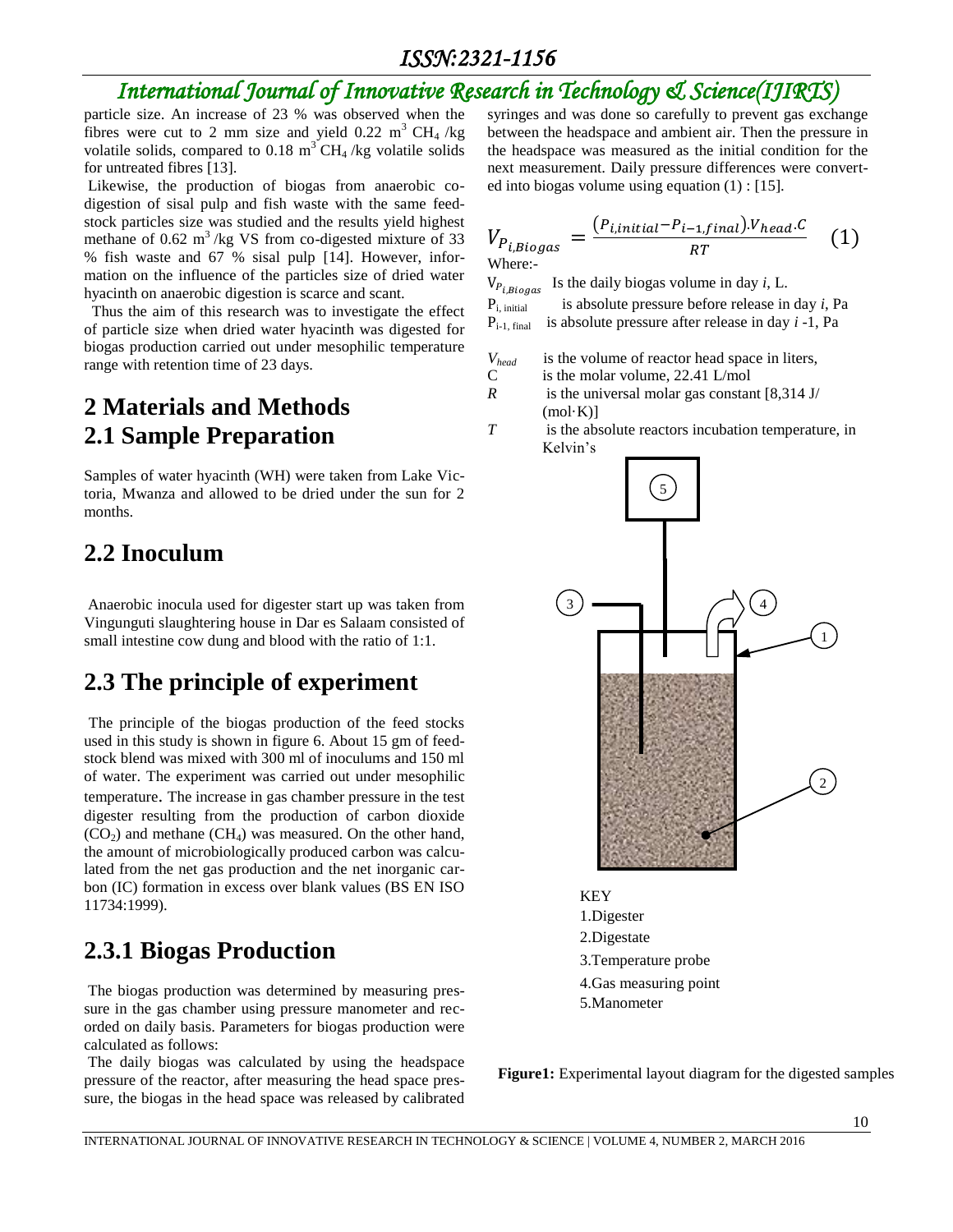### *ISSN:2321-1156*

## *International Journal of Innovative Research in Technology & Science(IJIRTS)* **2.4 Experimental Materials**

The feedstock used in this study was pulverized and chopped water hyacinth with four different particles size. Water hyacinth leaves was collected from different growth stages, allowed to be cleaned and dried under the sun for 2 months, then grounded into very fine particles (0.001and 0.06 mm) using a grinding mill, as shown in the plate 2 (a and b), followed by oven drying at  $60^{\circ}$ C for 3 hours, while the second experiment dried and chopped to small particles (1.0 and 2 mm) water hyacinth were used with the same preparation procedures as shown in the plate 2 (c and d)



**Plate 2:** Feedstock samples used in biogas experimentation

## **2.4.1 Experimental set up**

The experimental set up for the digested feedstock consisted of four digester reactors for each substrate. The volume of inoculum was kept constant at 450mls for all digesters. The schematic diagram of the experimental set-up of the biogas production is presented in the Plate 5. The temperature in the digester was measured on daily basis using YC-747UD thermometer datalogger with K-Type thermocouples. The Pressure gauges were employed for monitoring biogas production while bucket with sand acted as thermal insulation to control temperature inside the digester reactors.



**Plate 3:** Experimental set up for digester reactors

## **2.4.2 Experimental Procedures**

The feedstock was put in the beaker and weighed in corresponding ratio. 15g of feedstock was digested in each reactor. Measured feedstock was fed in the reactors and inoculum consisted of cow dung and blood mixed with 150 ml of fresh water were also poured into the 500 ml reactor to about 90 % of the reactor volume keeping the volume and gas chamber constant in all the digesters.

The reactor top cover connected with the manometer and temperature probe was then closed and kept in air tight condition so as not to allow the oxygen inside the reactor which affects anaerobic digestion process. The reactor pressure and temperature was recorded on a daily basis and the gas was measured after every 48 hours depending on the pressure readings. The volume of the generated biogas was measured by the graduated 20 ml plastic syringe and recorded, the gas composition of 5ml samples of the biogas was estimated by the absorption of the carbon dioxide and hydrogen sulphide in a concentrated alkaline solution (NaOH) using serum bottles. The biogas taken from the digester was injected in the serum bottles and shaken for 2 min where only  $CH<sub>4</sub>$  is obtained after absorption of carbon dioxide and hydrogen sulphide gases as proved by [\[14\]](#page-4-13).

## **3 RESULTS AND DISCUSSIONS 3.1 Biogas production**

The trend of the daily biogas production with time from all the digester reactors is shown in Figure 7. Biogas production for finest particles digested samples commenced within two days while the chopped samples delayed. The fermentation slurry of pulverized water hyacinth was observed to produce the highest quantity of biogas of 0.39 liters followed by grounded particles size of 0.05 mm as 0.34 liters. This per-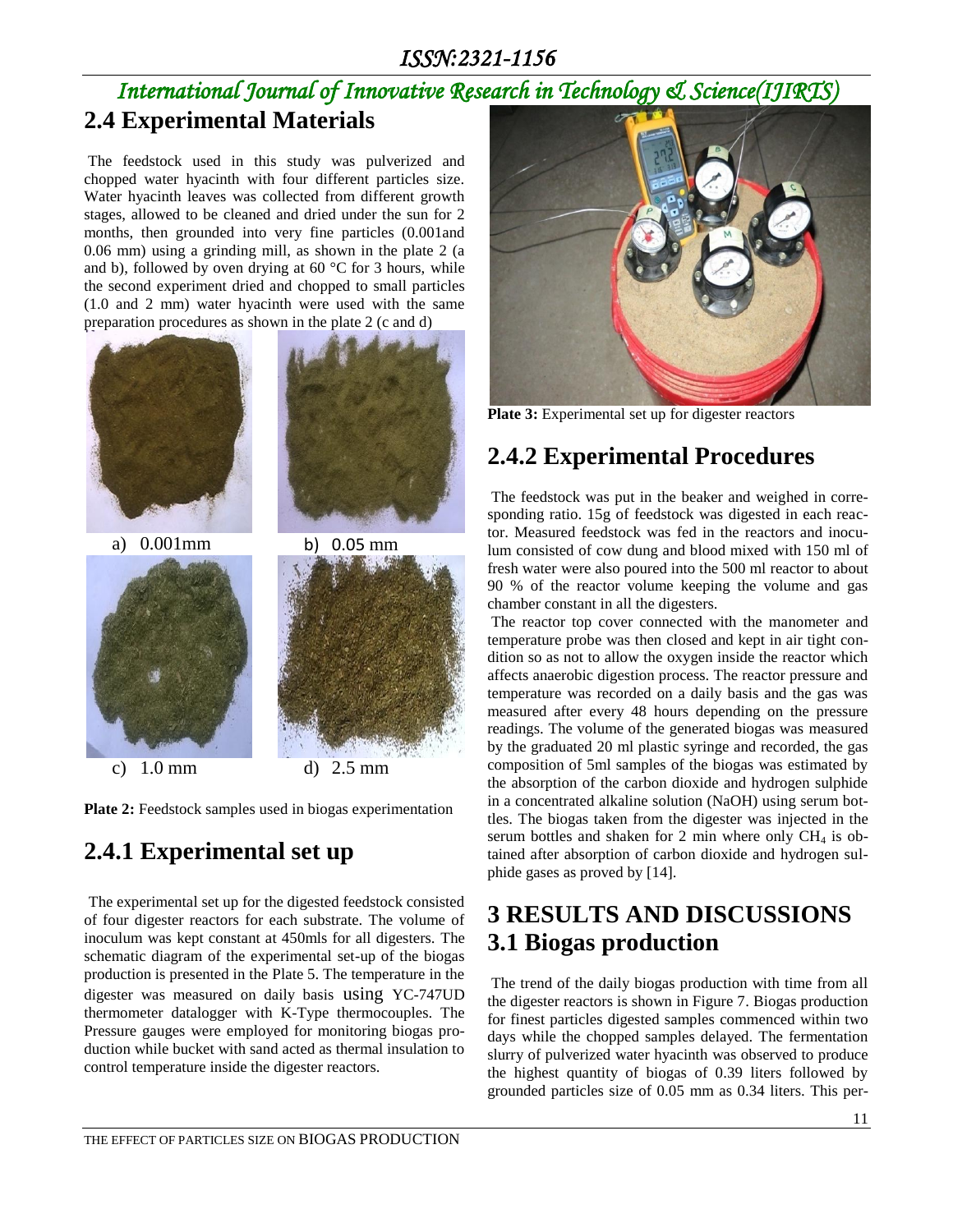#### *ISSN:2321-1156*

## *International Journal of Innovative Research in Technology & Science(IJIRTS)*

formance confirms the earlier reports by other researchers that combining cow dung with plant wastes catalyzes the biogas production with consequent increased output [\[16-18\]](#page-4-15), The lowest amount of biogas was obtained from the chopped water hyacinth with particles size of 1.0 mm and 2.5 mm as 0.29 liters and 0.24 liters respectively.

The rate of biomethanation was highest for grounded water hyacinth than others throughout the experiment; however the evolution of biogas from 2.5 mm particles size stopped after 17 days. This could be because of lack of dilution in the digestion slurry; liquid environment in the slurry is very significant as it enables easy circulation of material and contact between the bacteria and their food as reported by [\[16\]](#page-4-15). Also large particles have relatively low surface area and as such the microbial/enzymes substrate contact was reduced, resulting in poor biogas generation as stated by [\[19\]](#page-4-16). Also [\[17\]](#page-4-17) reported that cumulative biogas production was higher for a particle size of 6.4 mm than for a particles of 12.7 mm.



**Figure 4:** Biogas production trend for the digested samples

#### **3.2 BIOGAS COMPOSITION**

 Figure 8 shows total methane production at different proportions where the average maximum methane content of the biogas produced from 2.5 mm particles size was 55 %; chopped water hyacinth with 1.0 mm particles size was 60 %, for pulverized water hyacinth with 0.001 mm particles size used was 70 %, and grounded water hyacinth with a particles size of 0.05 mm was 66 %. The results highlight the greater methane contents in the pulverized water hyacinth with 0.001 mm particles size as 70 % followed by the grounded water hyacinth with 0.05 mm particles size as 66  $\%$ .

Generally the cumulative methane concentration decreased with the increase of particles size; however the most grounded particles gave relatively higher concentration of methane than chopped particles. The big increase of digestion products with the decrease in particles size corresponded with the increase of microbe substrate contact. In the substrates with small particles sizes the micro-organism and their enzymes were in contact with the substrate material hence higher utilization of material was achieved.

The results are similar with the observation made by [\[20\]](#page-4-18) who reported that water hyacinth which has been dried and grinded into very fine particles generates biogas that has greater methane content of more than 69.6 % than digested dung. Figure 6 shows that the maximum methane was obtained between  $7<sup>th</sup>$  and  $15<sup>th</sup>$  days. This is because, during the first five days, the biogas contains some little amount of water vapour and a lot of  $CO<sub>2</sub>$  gases. Methane formation was in consistent with the pH range of balanced anaerobic digestion that requires optimum interval of 6.5 to 8.5 as reported by [\[6\]](#page-4-5).



**Figure 5:** Biogas composition for digested samples

### **3.3 Conclusion**

The study has shown that large amount of biogas was obtained from the grounded water hyacinth than chopped water hyacinth. The study also highlights that water hyacinth is very good biogas producer when dried and pulverized (crushed) into very fine particles (powder). Degradation of the substrate and biogas production potential of the water hyacinth could be significantly increased by pre-treatment such as reduction of particles size. These results suggest that reduction of the particles size of the substrate in conjunction with the optimized microbial growth could improve the methane yields in anaerobic digestion processes.